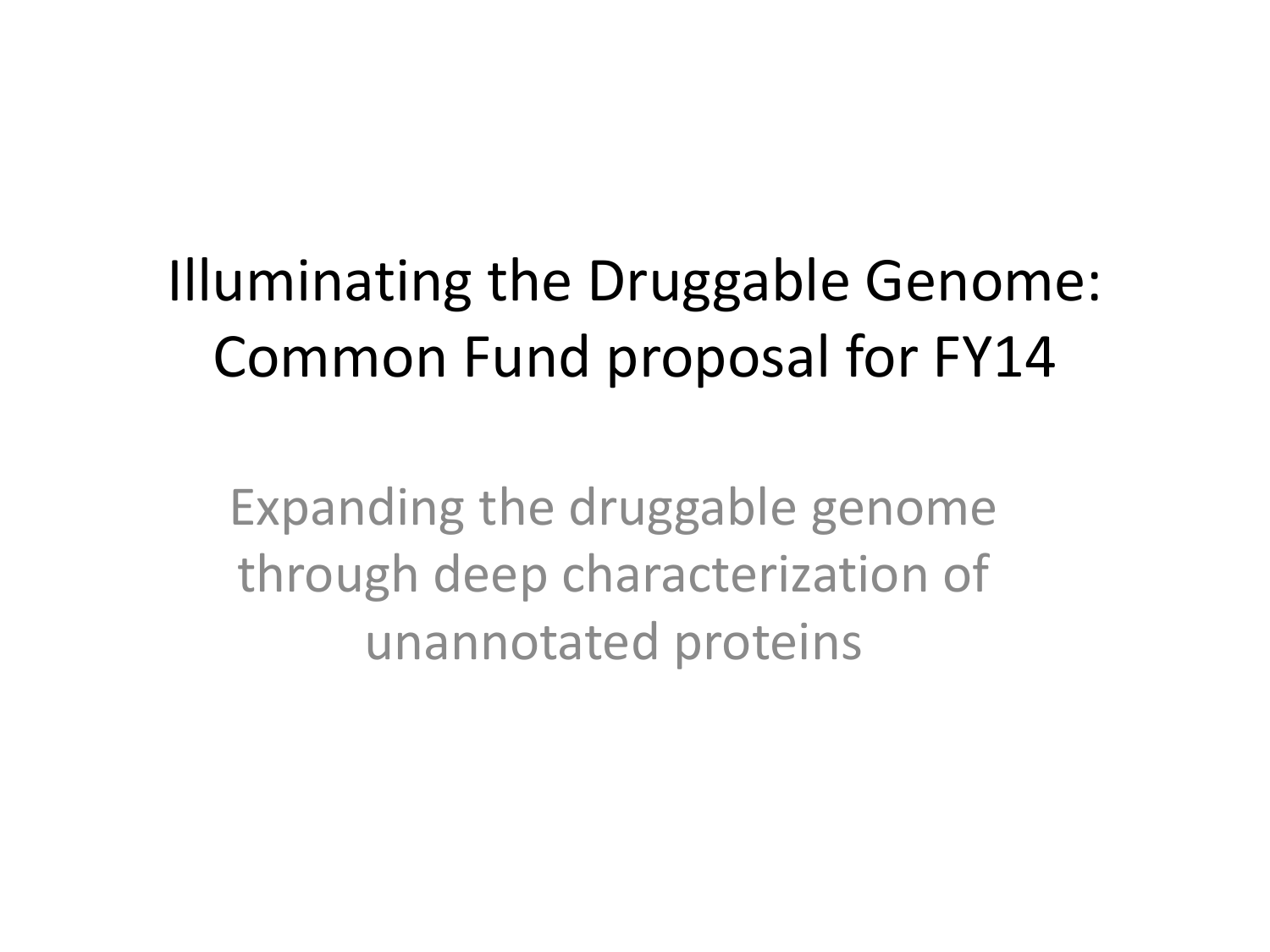### **PERSPECTIVES**

#### Nature Reviews Drug Discovery 2002

#### OPINION

#### The druggable genome

#### Andrew L. Hopkins and Colin R. Groom

An assessment of the human growth of the concept of the artuggable<br>
targets that represent an opportunity for<br>
the human genome'— the subset of the ~30,000 genes in 10,000 (REES).<br>
the human genome that express proteins ab human genome, it is interesting to consider just how many molecular targets this opportunity represents. We start from the position that we understand the properties that are required for a good drug, and therefore must be able to understand what makes a good drug target.

Biological systems contain only four types of macromolecule with which we can interfere using small-molecule therapeutic agents: proteins, polysaccharides, lipids and nucleic acids. Toxicity, specificity and the inability to obtain potent compounds against the latter three types means that the vast majority of successful drugs achieve their activity by binding to, and modifying the activity of, a protein. This limits the molecular targets for which commercially viable compounds can be developed,

begin by studying the properties that are required in a commercially viable drug. For the most part, this means an orally bioavailable compound. The physico-chemical properties that are necessary to increase the likelihood of oral bioavailability have been formalized into the 'rule-of-five'<sup>1</sup> (BOX 1). Constraints such as these dictate the type of protein we see as drug targets - simply put, drug targets need to be able to bind compounds with appropriate properties.

#### **Druggable protein families**

The druggable subset of the human genome can be predicted using several methods. In a comprehensive review of the accumulated portfolio of the pharmaceutical industry, Drews<sup>23</sup> identified 483 targets, and concluded that there could be 5,000-10,000 potential

#### Box 1 | Guidelines for oral bioavailability: the 'rule-of-five'

The 'rule-of-five' analysis by Lipinski et al.<sup>1</sup> shows that poor absorption or permeation of a compound are more likely when: there are more than five hydrogen-bond donors; the molecular mass is more than 500 Da; the lipophilicity is high (expressed as  $cLogP > 5$ ); and the sum of nitrogen and oxygen atoms is more than 10. These rules, more appropriately described as guidelines, do not cover drugs that are derived from natural products, for which other absorption mechanisms are involved.

Clearly, published data on the oral bioavailability of existing drugs could be used as a method for defining the properties of viable drugs; however, our approach using the rule-of-five allows predictions to be made. In practice, the number of targets identified by applying the rule-of-five filters differs little from that obtained solely by literature analysis of all known drugs, whether rule-of-five compliant or not.

targets on the basis of an estimate of the number of disease-related genes<sup>4</sup>. However, this analysis did not focus on the properties of the drugs that define those targets. The idea of assessing the number of ligandbinding domains has also recently been introduced as a measure of the number of potential points at which small-molecule therapeutic agents could act - suggestions

with an endogenous small molecule. For a drug to be effective, it must bind to its molecular target with a reasonable degree of potency. Our analysis of the Investigational Drugs Database (produced by Current Drugs) and the Pharmaprojects Database (produced by PJB Publications), in addition to a thorough review of the literature, identifies 399 non-redundant molecular targets that have been shown to bind rule-of-fivecompliant compounds with binding affinities below 10 uM.

Although there is some degree of overlap with earlier work<sup>2-4</sup>, we have captured several proteins that are targeted by experimental drugs, and eliminated some targets for which activity has not yet been shown to be modulated by rule-of-five-compliant compounds. Most of the drugs and leads that were identified in this survey are competitive with an endogenous ligand at a structurally defined binding site.

We have taken the sequences of the drugbinding domains of these proteins and determined the families that they represent, as captured by their InterPro domain<sup>6,7</sup>. Only 130 protein families represent the known drug targets (ONLINETABLE 1). Nearly half of the targets fall into just six gene families: G-proteincoupled receptors (GPCRs), serine/threonine and tyrosine protein kinases, zinc metallopeptidases, serine proteases, nuclear hormone receptors and phosphodiesterases (FIG. 1a).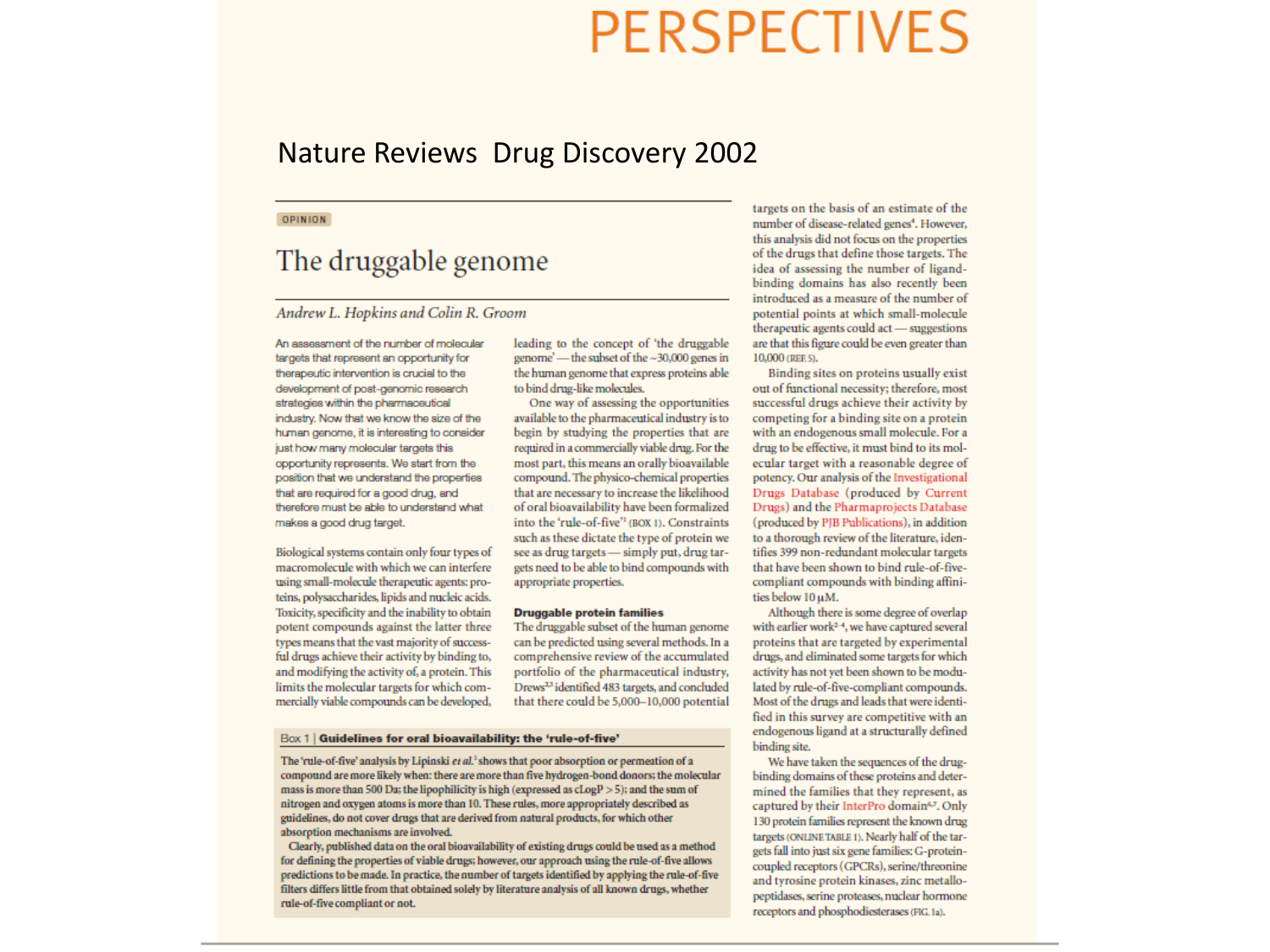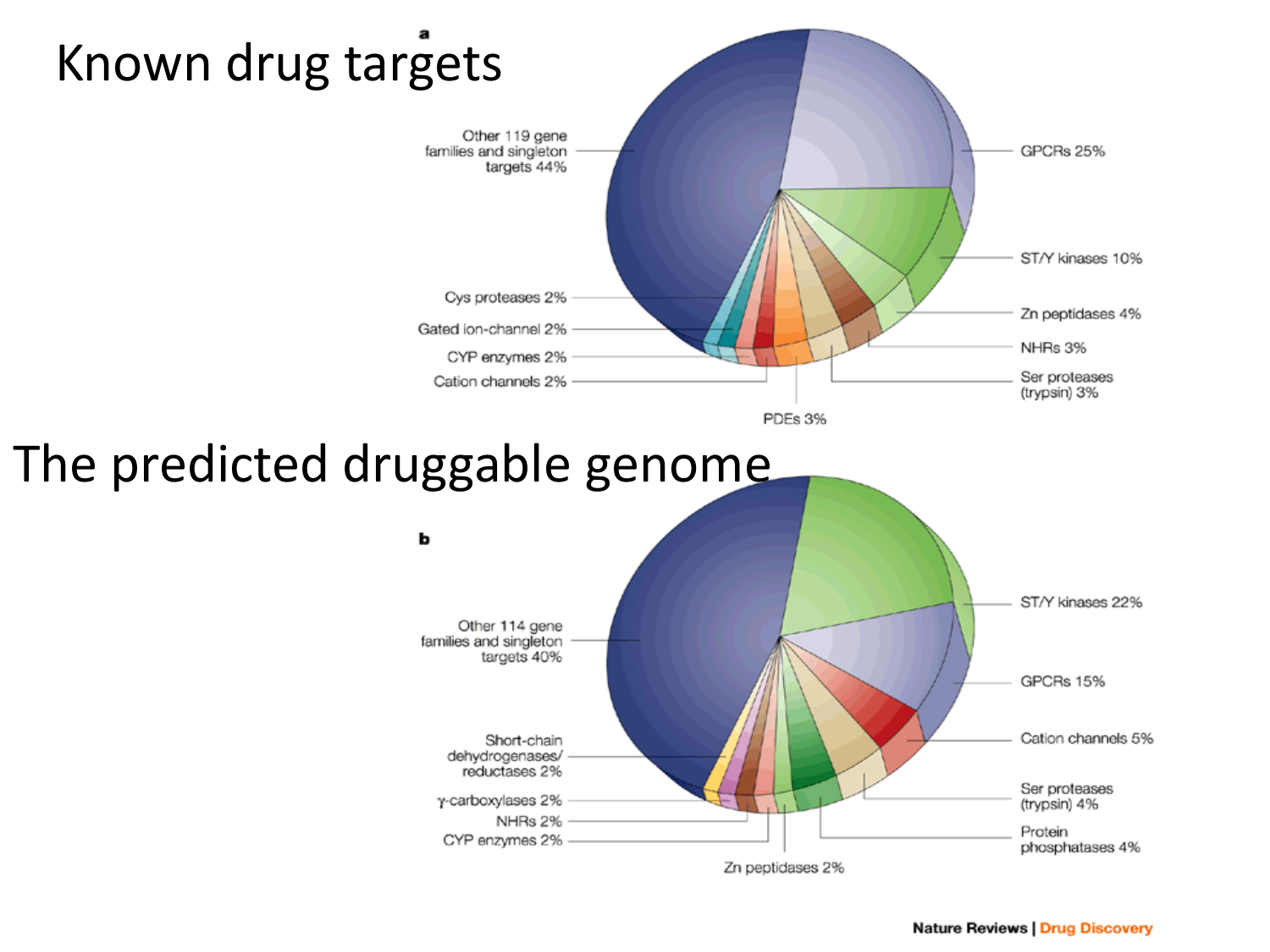### **Approved CF Concept**

- Deorphanize the druggable genome by:
	- Seeking understudied (unannotated) proteins within families of proteins defined as part of the druggable genome
	- Exploiting the resulting expanded druggable genome to discover new therapeutic targets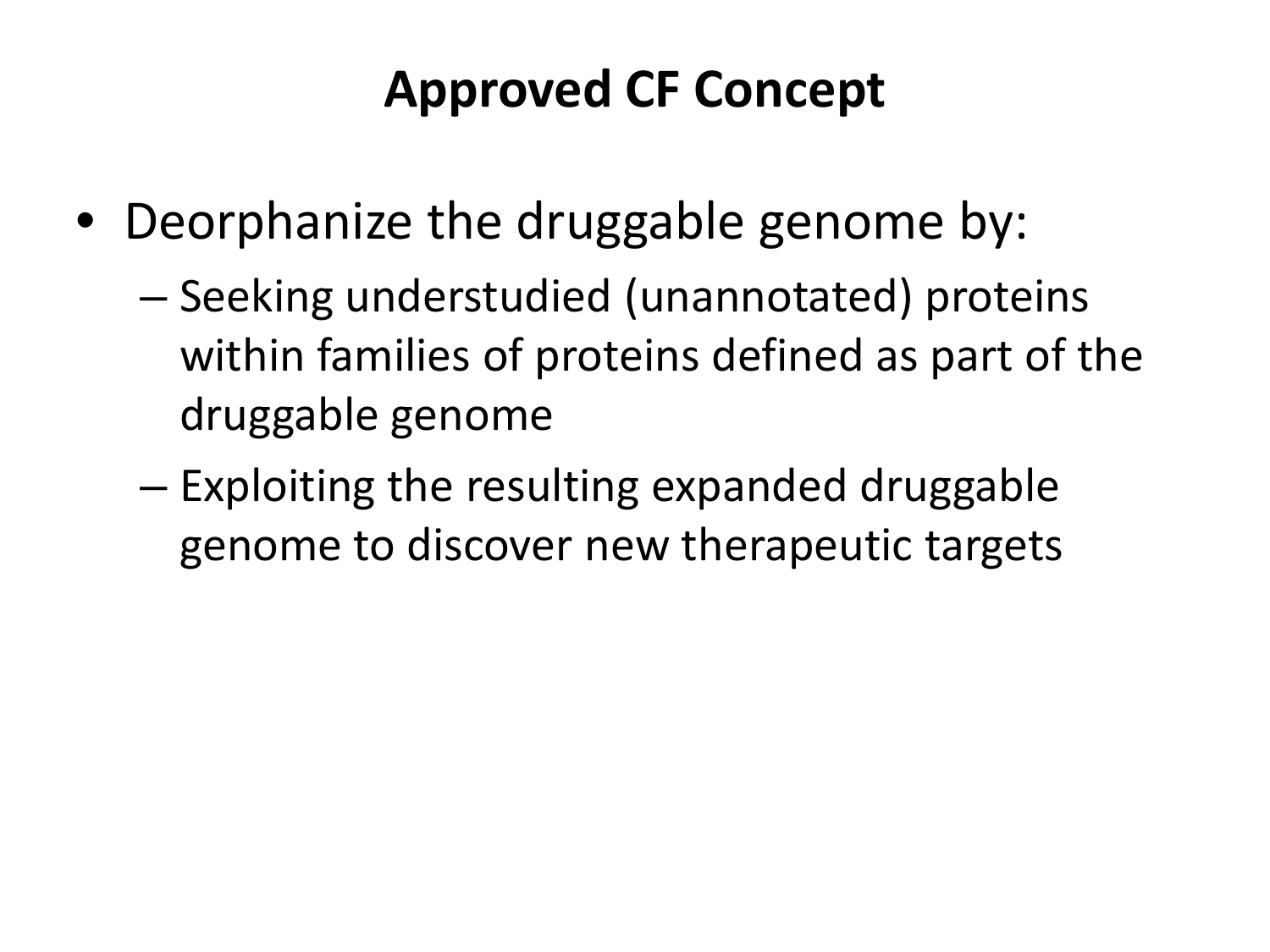## **Harlow-Knapp effect: propensity to focus activities on a small fraction of the proteome**



Isserlin et al. 2011 Nature

Same pattern observed for GPCRs, NRs, Ion Channels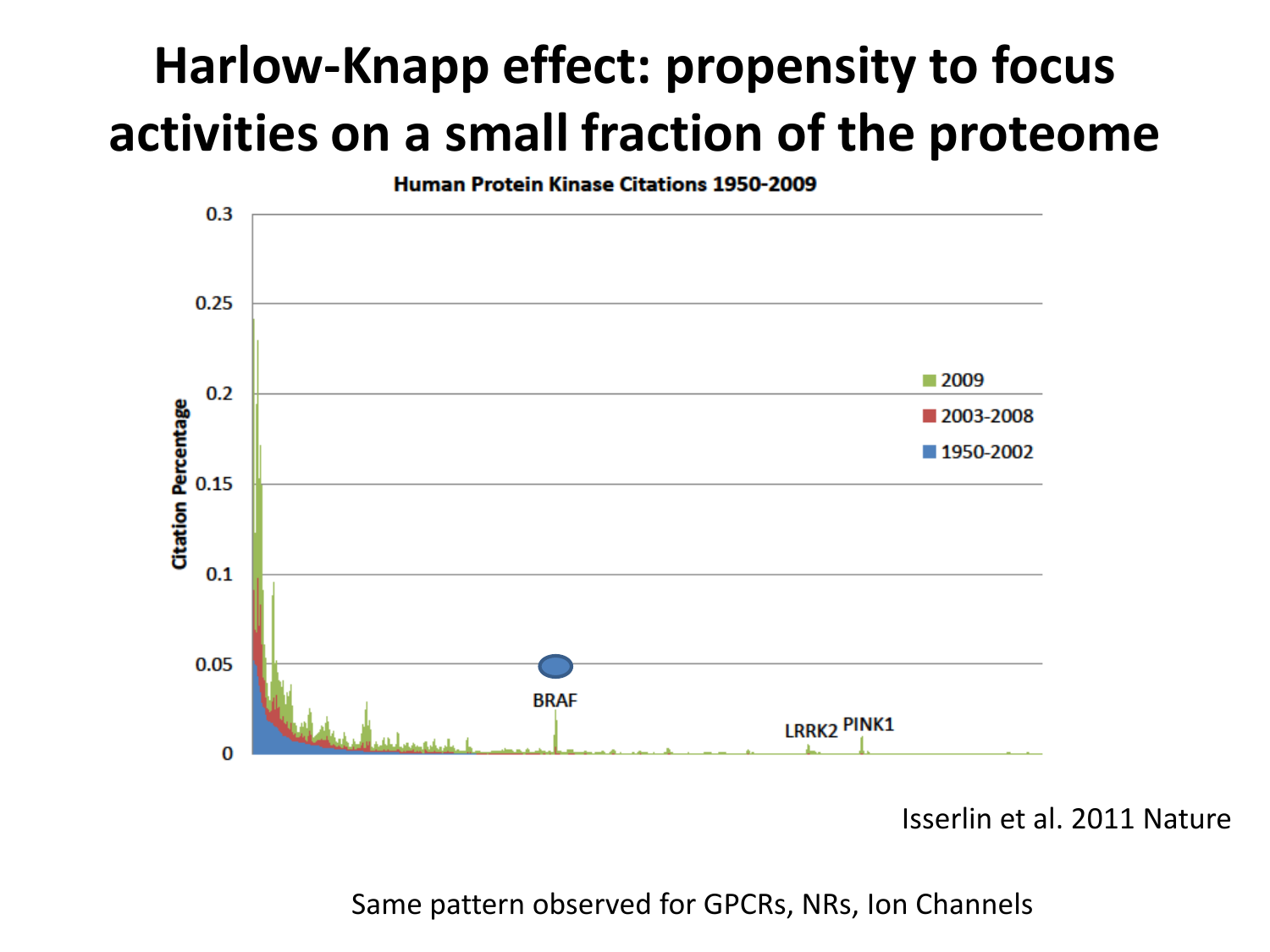#### **Looking for targets under the lamppost…**

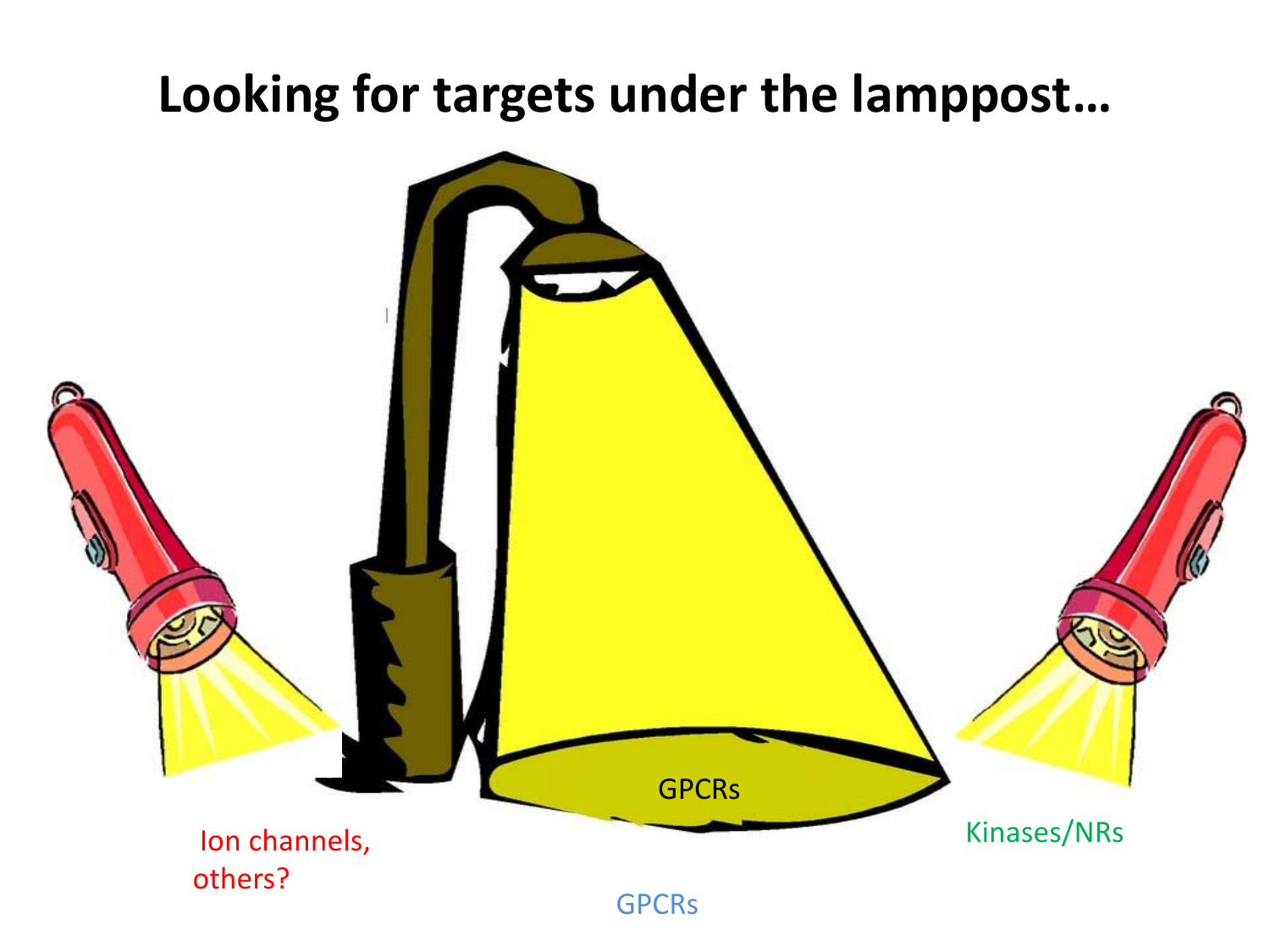## **Gaps and Challenges**

- **Gaps** 
	- Lack of a comprehensive, curated and searchable database for the druggable genome
	- Paucity of mechanistic studies detailing how/where unannotated proteins function
	- Little understanding of the roles of unannotated proteins in disease and physiology
- **Challenges** 
	- Pharma has abandoned many projects to expand the druggable genome
		- Mostly due to lack of knowledge of underlying biology
		- Pre-competitive space is open for exploitation by the CF
	- NIH grants system is in a Catch 22
		- Few grants awarded on unknown proteins
		- Potential of unannotated proteins is unknown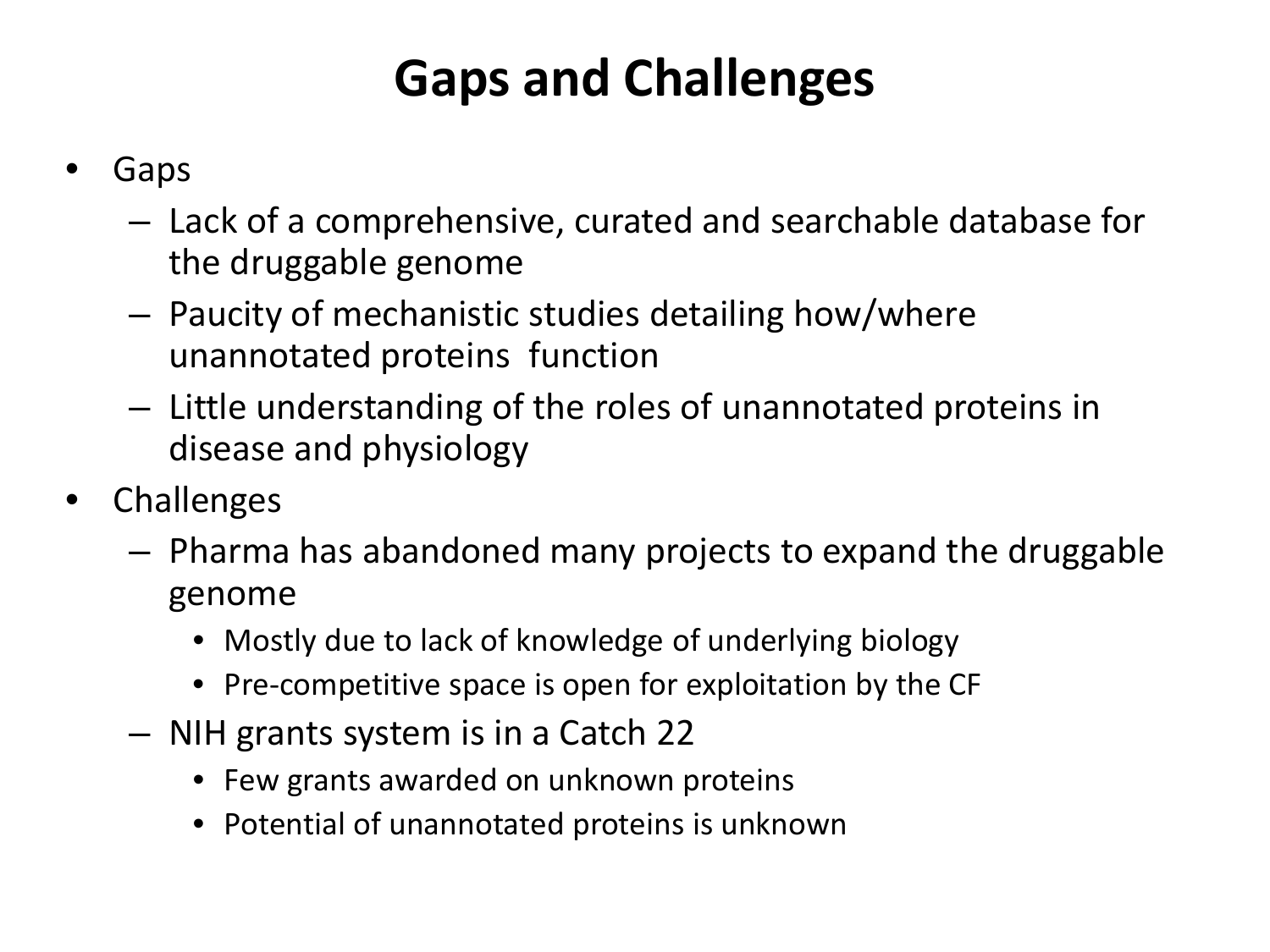### **Opportunities**

- Technological advances facilitate rapid and comprehensive data accrual
- Computational approaches facilitate mining large amounts of data for new information
- New, multidisciplinary fields [e.g., chemi-proteomics and chemical genomics] have created highly skilled, motivated and collaborative communities of investigators
- Synergies drawn from application of basic biology to chemistry can expand both spaces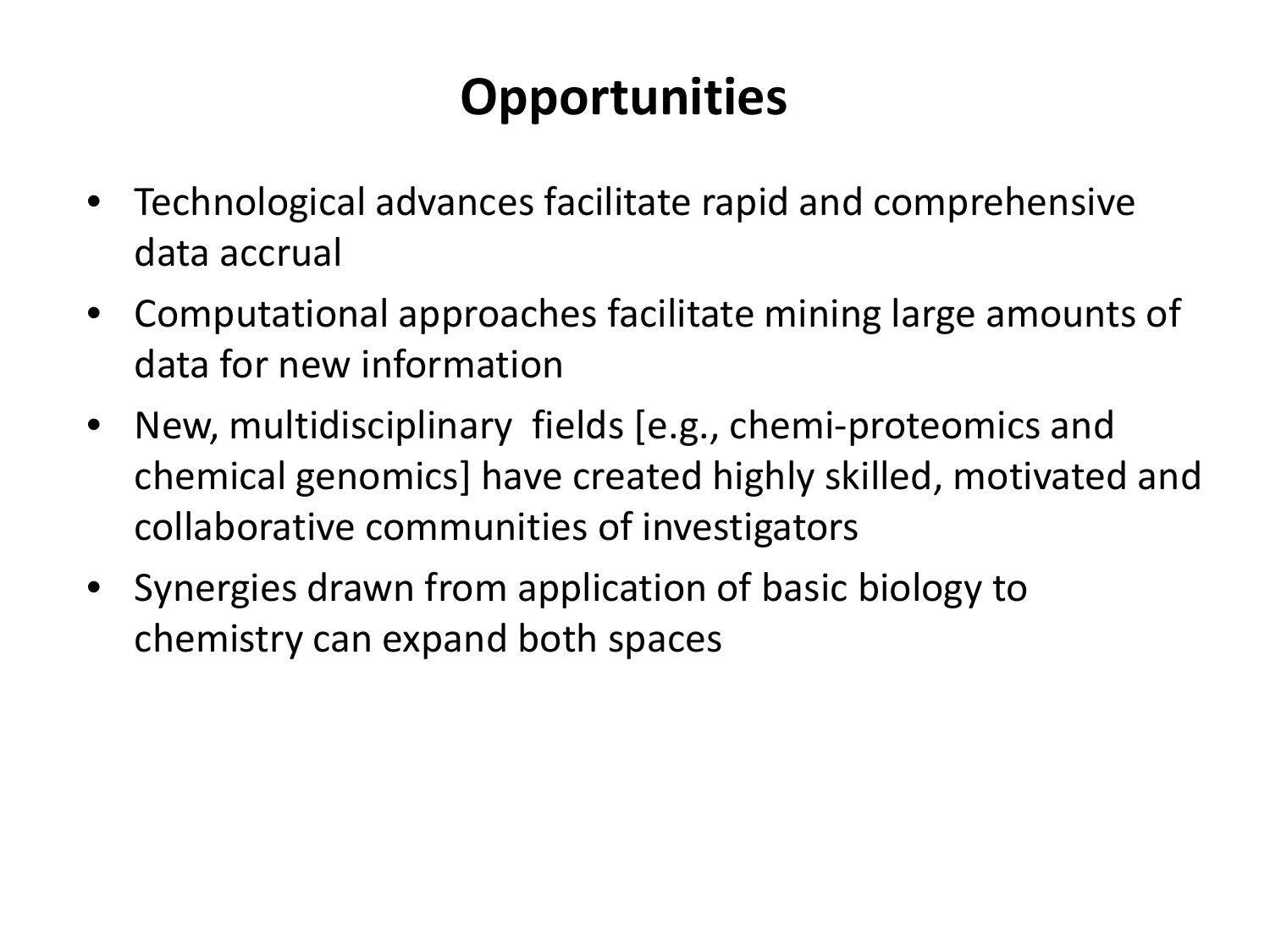## **Proposed Program for Implementation for FY14**

1) Multidisciplinary research on unannotated (orphan) proteins

- Where they're expressed
- How function relates to those of other family members
- Roles in physiology and disease
- Druggability
- 2) Knowledge base of the druggable genome to:
	- Supply consolidated, fundamental knowledge about previously unannotated proteins
	- Stimulate hypothesis generation and testing, e.g., on function, polypharmacology, etc.
	- Identify new potential targets relevant to unmet medical needs
- 3) Technology development
	- New assays, targeted libraries, novel approaches, new computational tools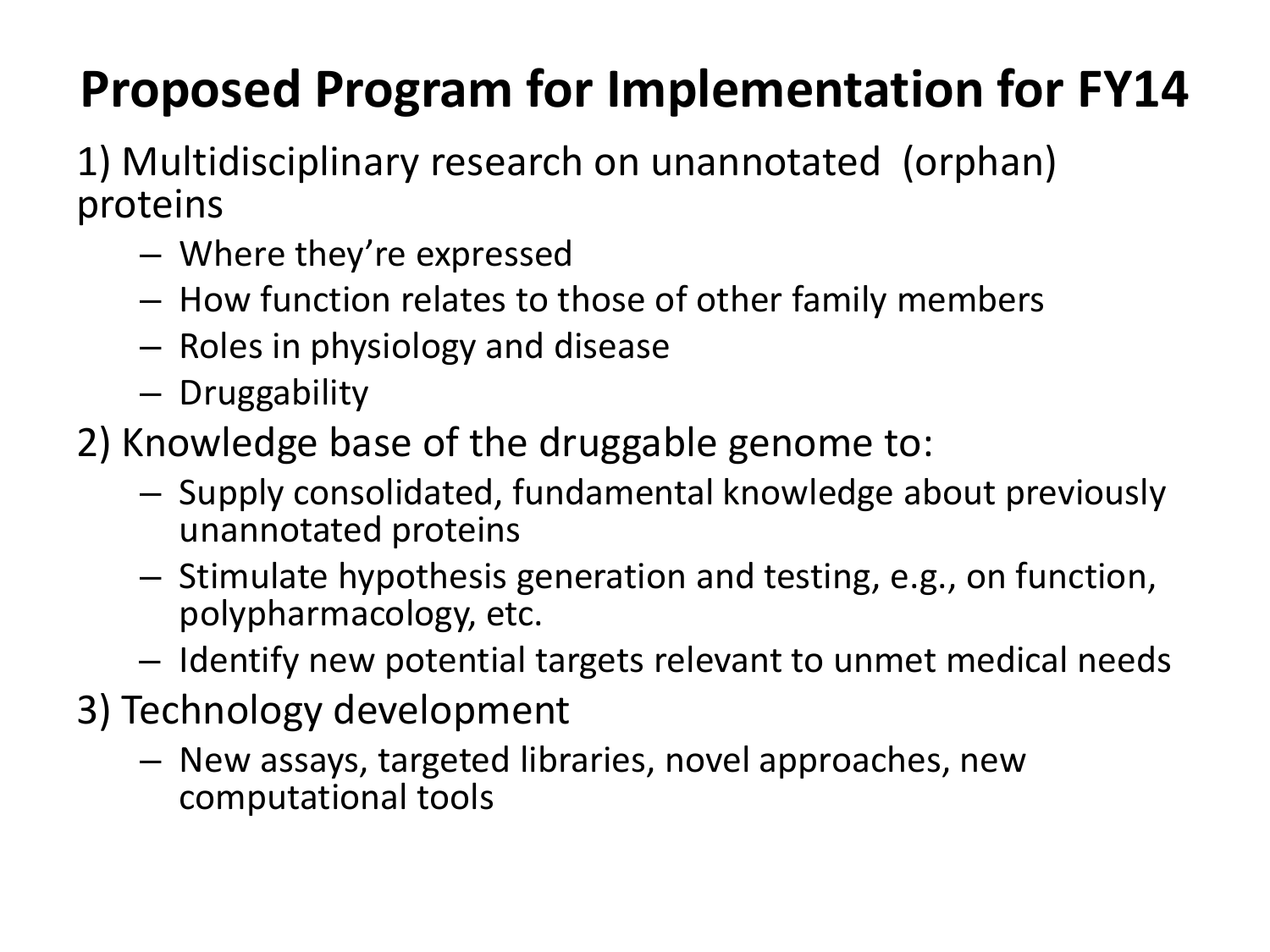#### **Outcomes**

- Increased activity on the newly annotated druggable genome reflected in:
	- publications
	- new R01s
	- INDs
- Enduring publicly accessible knowledgebase
- Follow-on PPPs to take promising projects out of the CF space to exploit advances on promising targets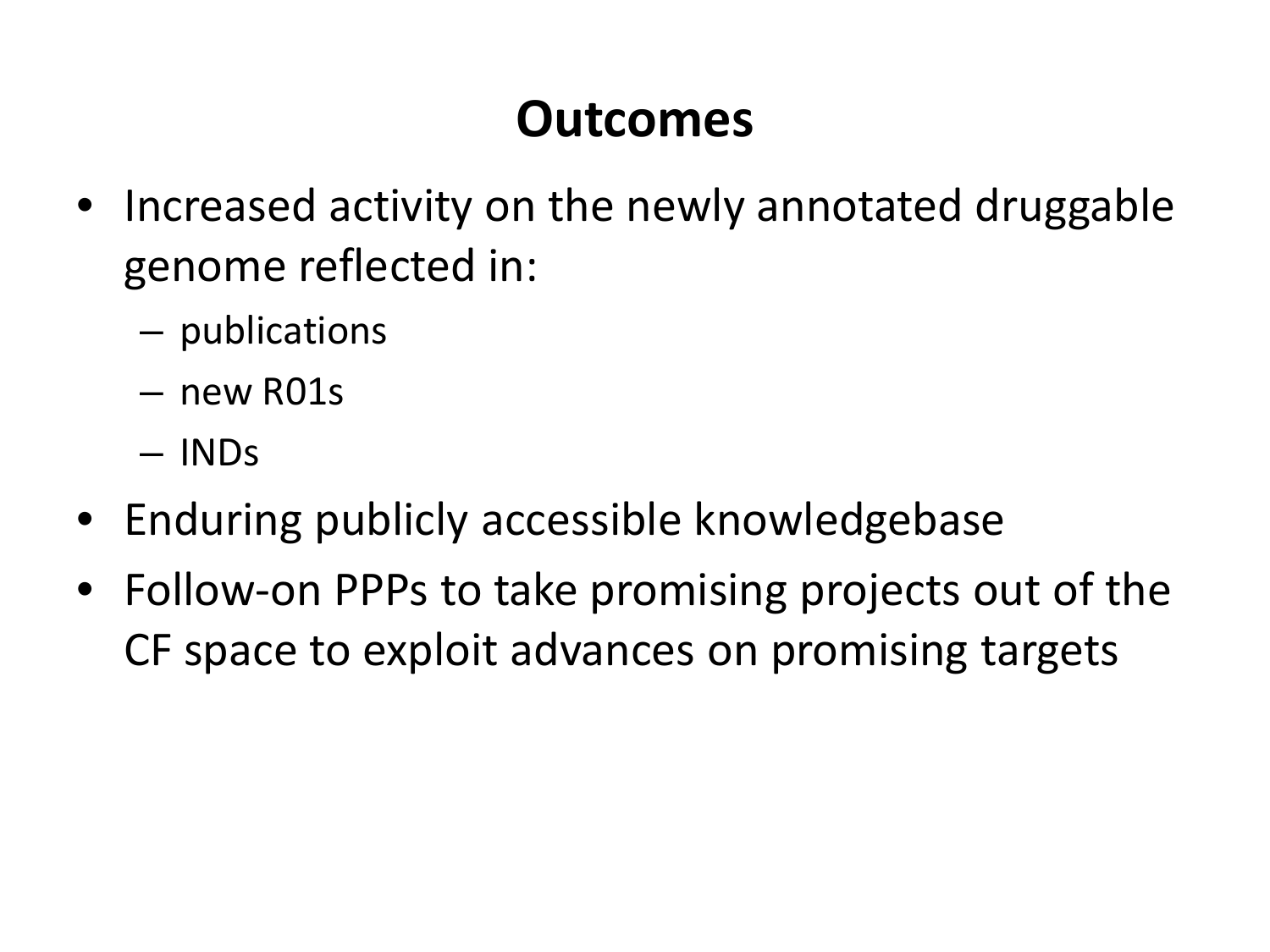# **Deliverables**

- 5 year (Phase I)
	- Expand knowledge of unannotated proteome
		- Function
		- Roles in disease/physiology
	- Develop and implement an informatics solution that creates an online, public, knowledge base of the druggable genome
		- To help identify potential drug targets relevant to unmet medical needs
		- To foster hypothesis generation and testing
- 10 year (Phase II)
	- Create pool of newly annotated potential targets
	- Determine druggability of selected proteins drawn from these pools
	- Proof-of-concept studies to determine role(s) as disease targets
	- Foster PPP to take promising projects out of the CF for development of validated therapeutic targets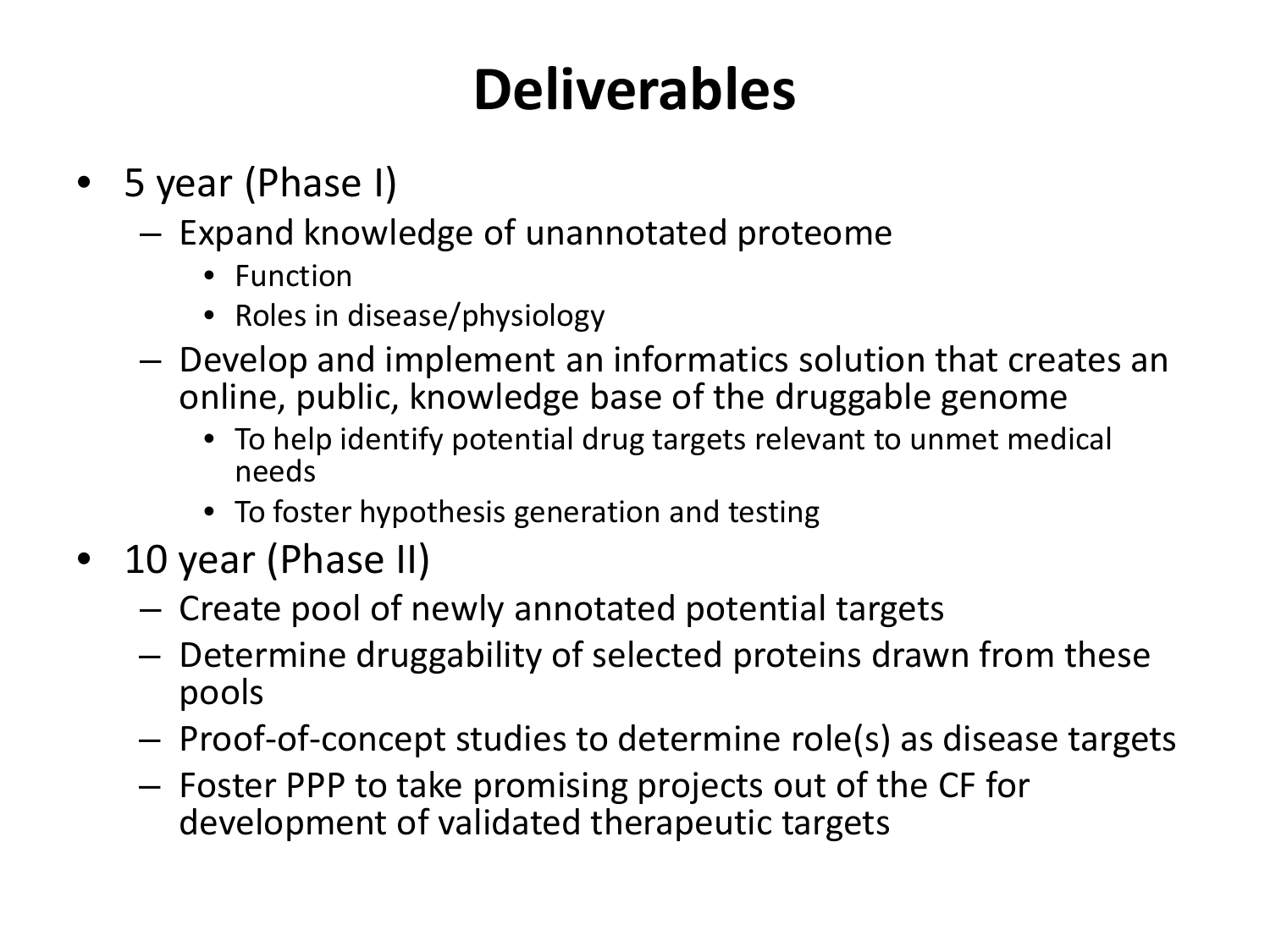### **Experts consulted**

- Pankaj Agarwal, GSK
- Russ Altman, Stanford
- Olivier Civelli, UC Irvine
- Ron Evans, Salk Institute
- David Gerhold, NCATS IRP
- Jeff Hermes, Merck
- Andrew Hopkins, Univ. Dundee (UK)
- Bert O'Malley, Baylor COM
- John Reed, Sanford-Burnham
- Bryan Roth, Univ. North Carolina
- Peter Sorger, HMS
- Nancy Thornberry, Merck
- Dwight Towler, WUSTL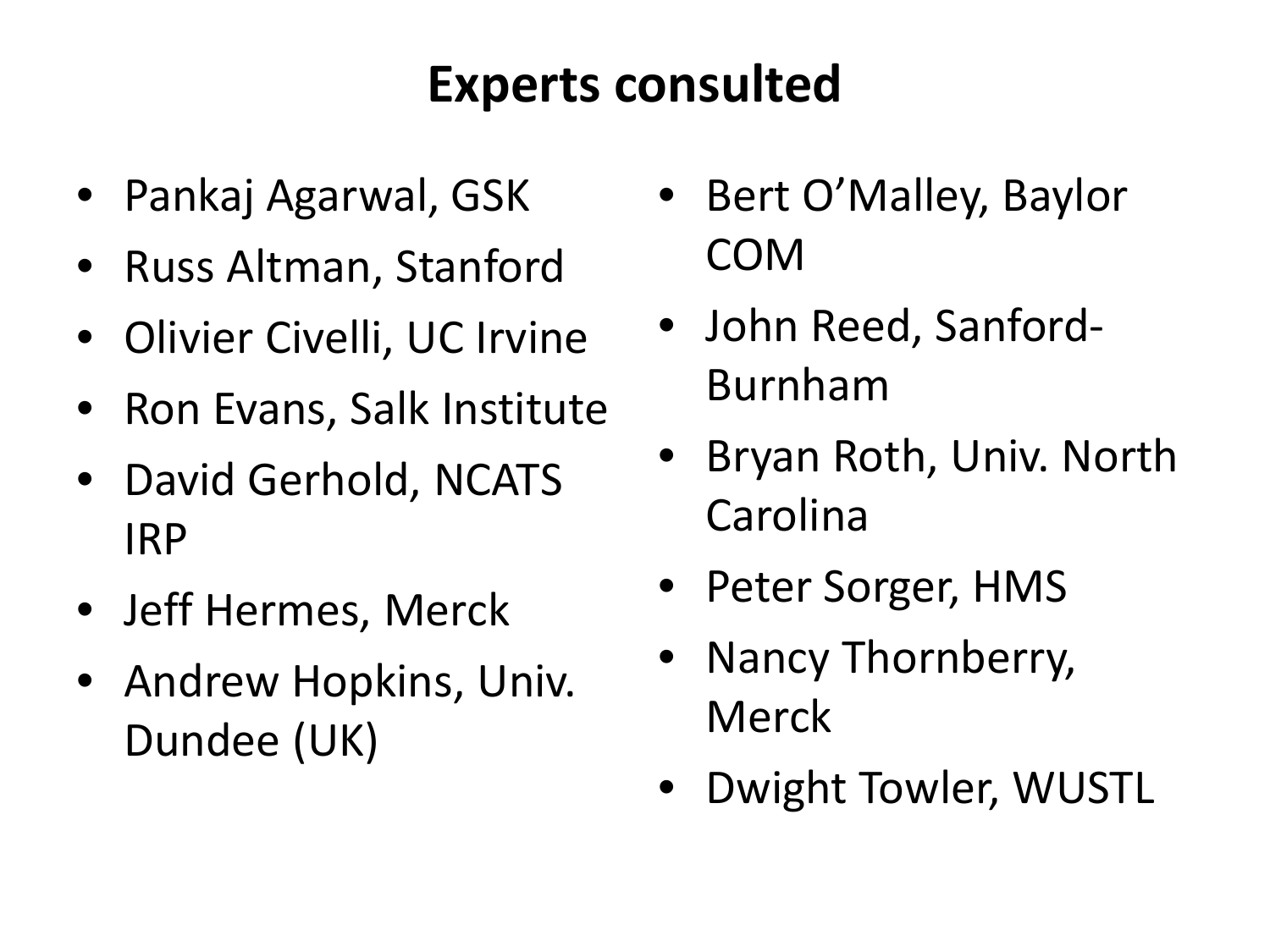#### **IDG NIH Working Group**

- Hemin Chin, NEI
- Marciela DeGrace, NIAID
- Bonnie Dunn, NCATS
- Miles Fabian, NIGMS
- Zorina Gallis, NHLBI
- Ron Margolis, NIDDK [Chair]
- Mehdi Mesri, NCI
- Jill Morris, NINDS
- Richard Okita, NIGMS
- Aaron Pawlyk, NIDDK
- Mary Perry, OSC
- Ajay Pillai, NHGRI
- Joni Rutter, NIDA
- Belinda Seto, NIBIB
- Yong Yao, NIMH
- Xin (Jean) Yuan, OPA
- Anne Zajicek, NICHD
- Jean Claude Zenklusen, **NCI**